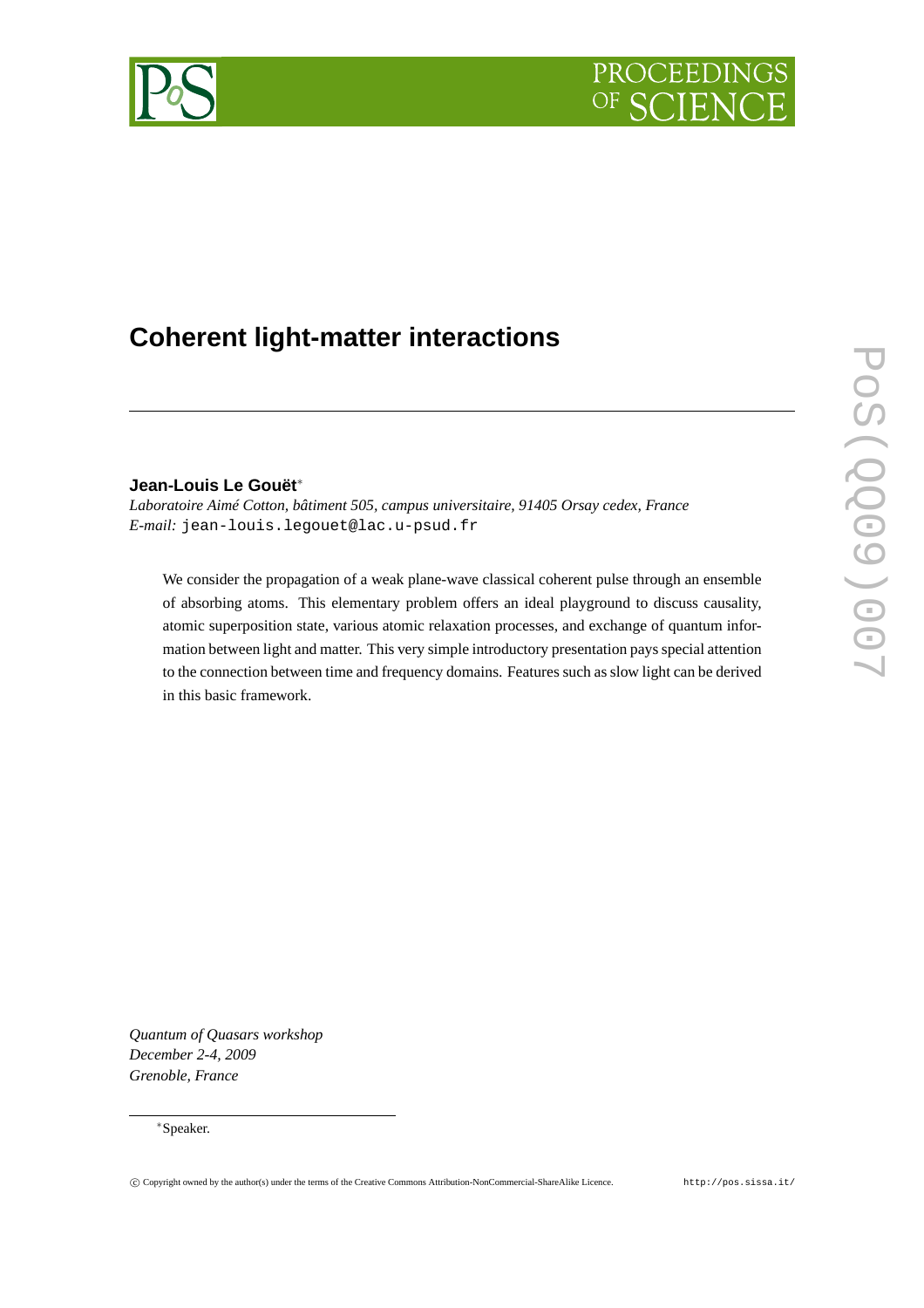## **1. Introduction**

The blackbody radiation is the most common expression of light in astrophysics. Classical electrodynamics offers the usual framework to describe thermal radiation, but covers a much wider range of electromagnetic phenomena. The scope of classical electrodynamics also spills over into quantum physics. This specifically occurs in the semi-classical theory of light-atom interaction, where fully quantum mechanical atoms interact with classical light. The analysis of emission and absorption spectral lines, as observed in astrophysics, is based on such a description. Those spectral lines represent the electromagnetic manifestation of atomic superposition states.

Whether thermal or not, the radiation observed in astrophysics is usually incoherent, with a duration much larger than the inverse bandwidth. In the present paper we focus on the opposite situation of totally coherent pulses, whose duration equals the inverse spectral width<sup>1</sup>. Although it is probably unlikely that such radiation could be observed in astrophysics, the simplicity and richness of the corresponding physics make it worth considering.

We discuss the most elementary situation of a weak plane-wave coherent pulse propagating through an absorbing ensemble of two-level atoms. All the atoms are assumed to be initially sitting in their ground state. With this extremely simple system we explore such features as causality, pulse area propagation, and slow light.

#### **2. Causality and refraction index**

Attenuation of light by an absorbing material is governed by the well known law of Beer Lambert. According to this law, the power spectrum  $|A_{in}(\omega)|^2$  of the incoming weak field undergoes an exponential attenuation as a function of the propagation depth *z*:

$$
|A_{out}(\omega)|^2 = |A_{in}(\omega)|^2 \exp(-\alpha(\omega)z)
$$
 (2.1)

The names of August Beer (1825−1863) and Johann Heinrich Lambert (1728−1777) are attached to this law, but its origin can be traced back to the Essai sur la gradation de la lumière that Pierre Bouguer published in 1729. When the incoming pulse spectrum is much narrower than the absorption band, this law also applies to the field amplitude, which leads to:

$$
A_{out}(\omega) = A_{in}(\omega) \exp(-\alpha(\omega) z/2)
$$
\n(2.2)

Provided  $\alpha(\omega)$  does not significantly vary over the pulse spectrum, the pulse is only attenuated, preserving its temporal shape as it propagates through the absorbing medium.

This is no longer true when the pulse spectrum is much broader than the absorption band. To address the problem in the simplest way, let us first consider a small optical density material. Then Eq. 2.2 can be expanded as:

$$
A_{out}(\omega) = A_{in}(\omega) - A_{in}(\omega)\alpha(\omega)z/2
$$
\n(2.3)

<sup>&</sup>lt;sup>1</sup> to be specific, a black body coherent pulse, with a spectrum centered in the visible, would last for  $\approx$  1 femtosecond. Observing the continuous black body emission with an ultrafast detector would not help to discriminate the propagation features we consider in this paper. Indeed, in standard conditions, those features can only be observed on a dark background, just after the extinction of a minimum-duration incoming pulse. A coherent pulse, with a duration given by the inverse bandwidth of the emitted light, is the shortest conceivable emission limited to a given bandwidth.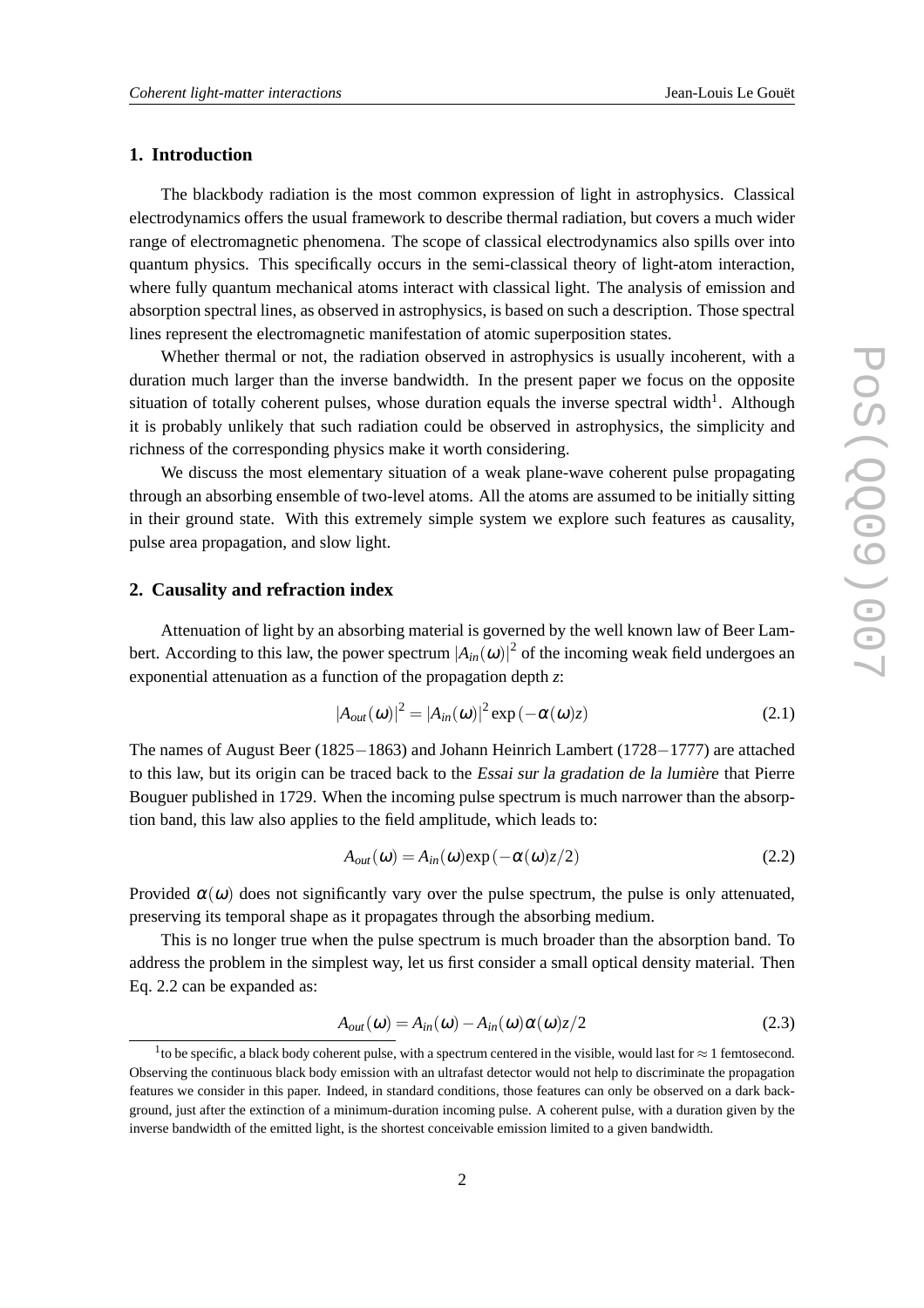The first term on the right-hand side coincides with the incoming pulse. In the second one,  $A_{in}(\omega)$ is filtered by the absorption band profile  $\alpha(\omega)$ , whose spectral width is denoted  $\Delta_0$ . In the time domain, this corresponds to a pedestal spreading over a time interval of order  $1/\Delta_0$ , much larger than the pulse duration. Hence the pedestal starts before the arrival of the pulse. This clearly violates causality and invalidates Eq. 2.2. We have incorrectly described the atomic response to the radiation field. In the weak field limit, the atomic response is certainly linear. However, this does not mean that the macroscopic polarization at time *t* is just proportional to the local field at the same time. The atomic response is not instantaneous. Instead it keeps some memory of interactions with the field at previous times. More precisely, the response at time *t* results from the linear combination of all the elementary linear responses to the successive interactions with the field at any time before *t*. Following this intuitive approach, one can express the macroscopic polarization as:

$$
P(z,t) = \varepsilon_0 \int_{-\infty}^{\infty} R(t-t')A(z,t')dt'
$$
\n(2.4)

where the response function  $R(t - t')$  just accounts for the evolution of the atomic system from the interaction time  $t'$ , up to the observation time  $t$ . Since the integration in Eq. 2.4 runs from  $-\infty$  to +∞, the response function must satisfy the causality condition:

$$
R(t - t') = \theta(t - t')R(t - t'),
$$
\n(2.5)

where  $\theta(t)$  stands for the unit step function. The finite width of  $R(t)$  reflects the finite width of the absorption band and the finite lifetime of the atomic superposition states. A  $\Delta_0$ -bandwidth means that this lifetime exceeds  $1/\Delta_0$ . By time-to-frequency Fourier transformation of Eq. 2.4, one recovers the well known linear expression of the macroscopic polarization in terms of the electric field.

$$
\tilde{P}(z,\omega) = \varepsilon_0 \tilde{R}(\omega) \tilde{A}(z,\omega),\tag{2.6}
$$

which leads us to identify  $\tilde{R}(\omega)$  with the electric susceptibility  $\chi(\omega)$ . From the Fourier transform of Eq. 2.5 one immediately derives the Kramers-Krönig relations of dispersion that connect the real and imaginary parts of  $\gamma(\omega)$ , i.e. the index of refraction and the absorption coefficient. This is the expression of causality in the frequency domain. Specifically, the index of refraction is related to the absorption coefficient by:

$$
n(\omega) = 1 + \frac{c}{\omega_0} \frac{1}{2\pi} \int \frac{\alpha(\omega')}{\omega - \omega'} dt'
$$
 (2.7)

Then, Eq. 2.2 shall be changed accordingly into:

$$
A_{out}(\omega) = A_{in}(\omega) \exp(-\alpha(\omega)z/2 + i[n(\omega) - 1]z).
$$
 (2.8)

In the small optical density limit, the response field given by Eq. 2.3 shall be complemented by  $iA_{in}(\omega)[n(\omega)-1]$ *z*. One easily verifies that this additional contribution cancels the non-causal part of the pedestal.

At the line center  $\omega_0$ ,  $n(\omega_0) - 1$  vanishes and one recovers Eq. 2.2. This result is apparently puzzling. Since  $A(\omega_0)$  represents nothing but the pulse area, i.e. the time integral of the pulse envelope, Eq. 2.2 predicts that the pulse area vanishes at the absorbing medium output when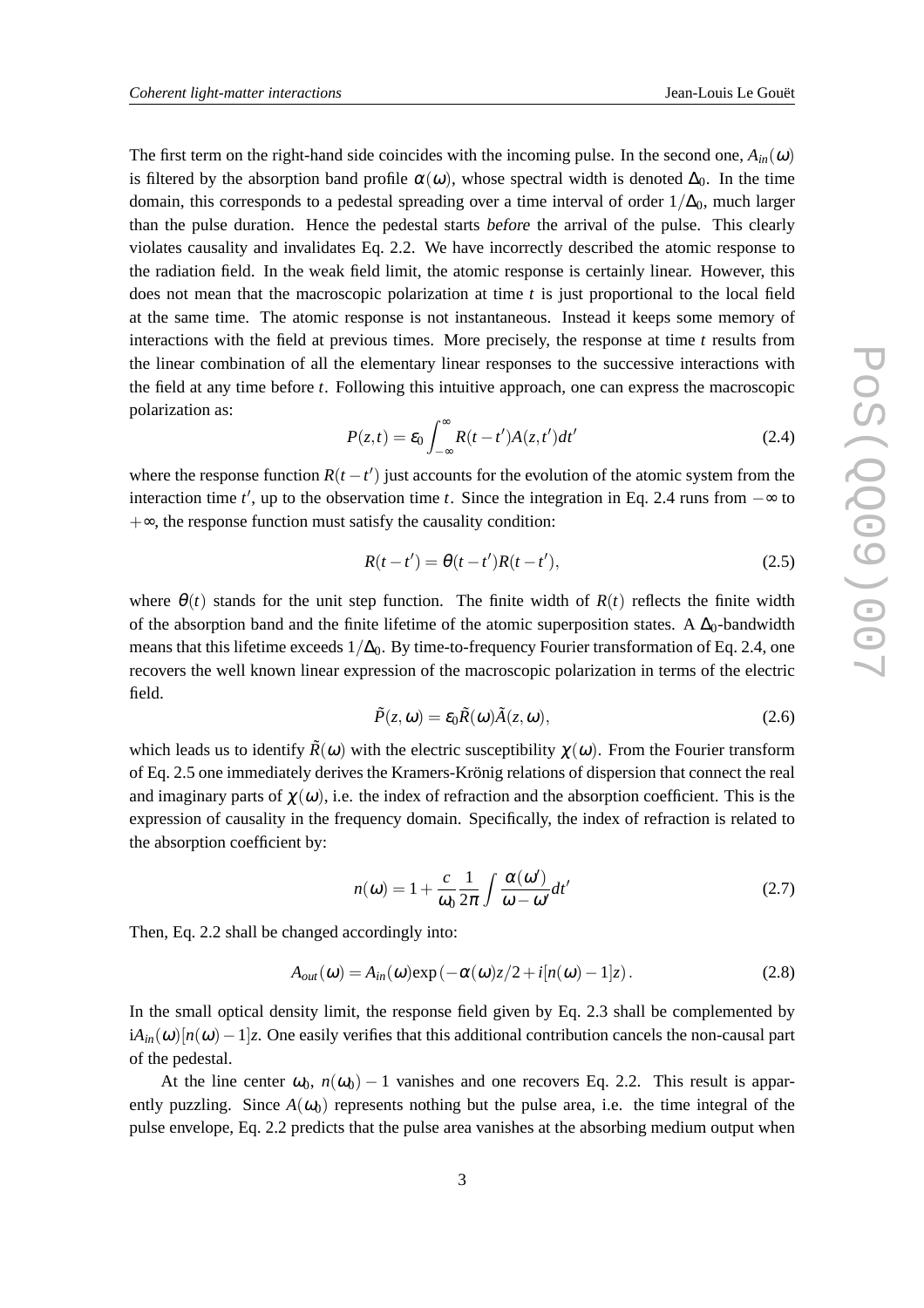

**Figure 1:** *Distortion of a broadband short pulse by a*  $\Delta_0$ -wide, absorption line. The pulse bandwidth is  $\approx$  40 *times larger than* ∆0*. The pulse spectrum is centered on the line. From top to bottom: input intensity, output field amplitude, output intensity. Output intensity and amplitude are scaled to the input. The field envelope oscillations make the vanishing of the pulse area consistent with the efficient transmission of energy.*



**Figure 2:** *transparency window: correlated variations of*  $\alpha(\omega)$  *and*  $n(\omega)$ ; *relative width of the transparency window and the transmitted, slowed down, pulse.*

 $\alpha(\omega)$ <sub>z</sub> >> 1. This seems to be contradictory with the fact that, if the pulse bandwidth is large enough, all the electromagnetic energy should be transmitted without dissipation. As shown in Fig. 1, the effect of the phase term in Eq. 2.8, far away from the absorption band, solves this apparent contradiction [1, 2]. Indeed this term makes the field envelope oscillate, giving rise to opposite sign contributions that make the vanishing of the pulse area consistent with the conservation of energy<sup>2</sup>.

## **3. Slow light**

The absorption bandwidth reflects both the finite lifetime of the atomic superposition states and the width of the transition frequency distribution. The latter quantity, known as the inhomogeneous

<sup>&</sup>lt;sup>2</sup>The restriction to coherent pulses, enacted as a rule in the introduction, can be circumvented in certain conditions. An incoherent emission can be considered as a train of contiguous and mutually independent sub-pulses whose duration equals the inverse spectral width of the incoherent emission. In Ref. [2] the coherent properties of incoherent light are detected by field cross-correlation of the transmitted light with a reference beam derived from the same source. This way one is able to discriminate the material response associated with each elementary sub-pulse.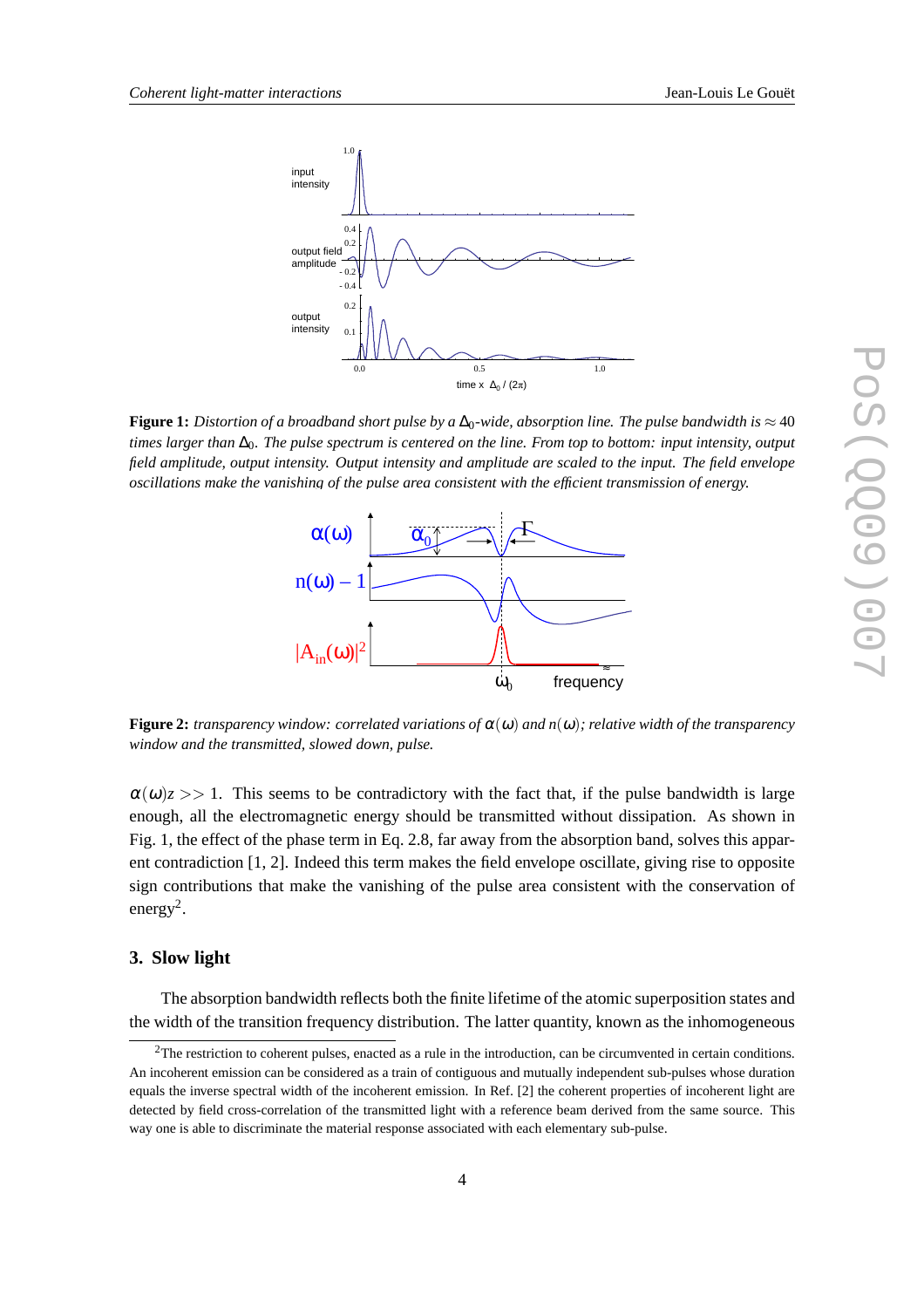width, may result from the Doppler broadening caused by the atom translational motion. Let the bandwidth be dominated by the width of the transition frequency distribution. Then a Γ-wide transparency window may be burnt in this distribution at  $\omega_0$ , provided Γ is larger than the inverse lifetime of the atomic superposition states. To practically burn a spectral hole, one can transfer the atoms to an auxilliary shelving state, over the Γ-wide interval. According to Eq. 2.7, the modified absorption profile is reflected in the spectral variations of the index of refraction, as illustrated in Fig. 2. A narrow-band light pulse, centered at  $\omega_0$  and narrower than Γ, is exposed to a quasi-linear variation of the index of refraction, since the second derivative of  $n(\omega)$  vanishes at the center of the symmetric window. The corresponding group velocity is given by:

$$
v_g = c/(1 + \omega \mathrm{d}n(\omega)/\mathrm{d}\omega) \cong c/(1 + \alpha_0 c/\Gamma) \tag{3.1}
$$

where the absorption coefficient  $\alpha_0$  represents the depth of the transparency window. A deep and narrow transparency window can reduce the pulse velocity by orders of magnitude [3]. As the pulse slows down, it undergoes a spatial compression. If  $v<sub>g</sub>$  is small enough, the pulse can be confined entirely within the boundaries of the absorbing medium. Its spatial extension is then  $v_g/c$  times smaller within the material than in vacuum. Since the electromagnetic density of energy does not vary as light enters the medium, one concludes that the energy carried by the pulse is reduced by the same  $v_g/c$  factor. This is quite surprising since the pulse is not absorbed, but only slowed down, and recovers all its initial energy at the exit of the material. It can be shown that the energy is stored within the off-resonant atoms, located on the sides of the transparency window [3, 4]. Those atoms are excited in a superposition state that adiabatically follows the light pulse, propagating as a spin wave together with the pulse.

Further reduction of the group velocity hits against the difficulty of enlarging  $\alpha_0$  and reducing Γ simultaneously. Indeed  $\alpha_0$  is the larger as the atoms interact more strongly with the field, but stronger interaction reduces the atomic superposition state lifetime, which enlarges the lower boundary to Γ. Electromagnetically induced transparency (EIT) circumvents this issue by the direct two-photon excitation of a long lifetime superposition state *in the ground level* of the optical transition. This way, the width of the transparency window is no longer controlled by Γ. With EIT, it was possible to slow light down to less than 20*m*/*s* [5]. The detailed description of this sophisticated technique, involving intense electromagnetic fields and three-level atoms, does not come within the scope of the present paper.

In the above discussion, light slowing down requires that the pulse spectrum fits within the transparency window. The linear absorption processing of broadband pulses has been considered recently in the context of quantum light storage [6, 7, 8]. Instead of burning a single hole within the absorption profile, one carves a periodic comb of absorbing teeth as illustrated in Fig. 3. When the absorbing tooth width  $\delta$  is much smaller than the  $2\pi/T$  spectral period, all the incoming energy is transmitted through the atomic frequency comb (AFC). However, all over the comb spectrum, the transmitted field undergoes a positive delay  $L/v_g$ , where *L* represents the absorbing material depth. According to Eq. 3.1, the minimum group delay reads as  $\tau_0 = \langle \alpha \rangle LT/4$ , where  $\langle \alpha \rangle = \alpha_0 \delta T/(2\pi)$ stands for the average absorption coefficient over a spectral period. No energy can exit the medium before time *T* if  $\tau_0 >> T$ . Since the delay is not uniform over the incoming pulse spectrum, the pulse is strongly distorted, being split into several components located at successive multiples of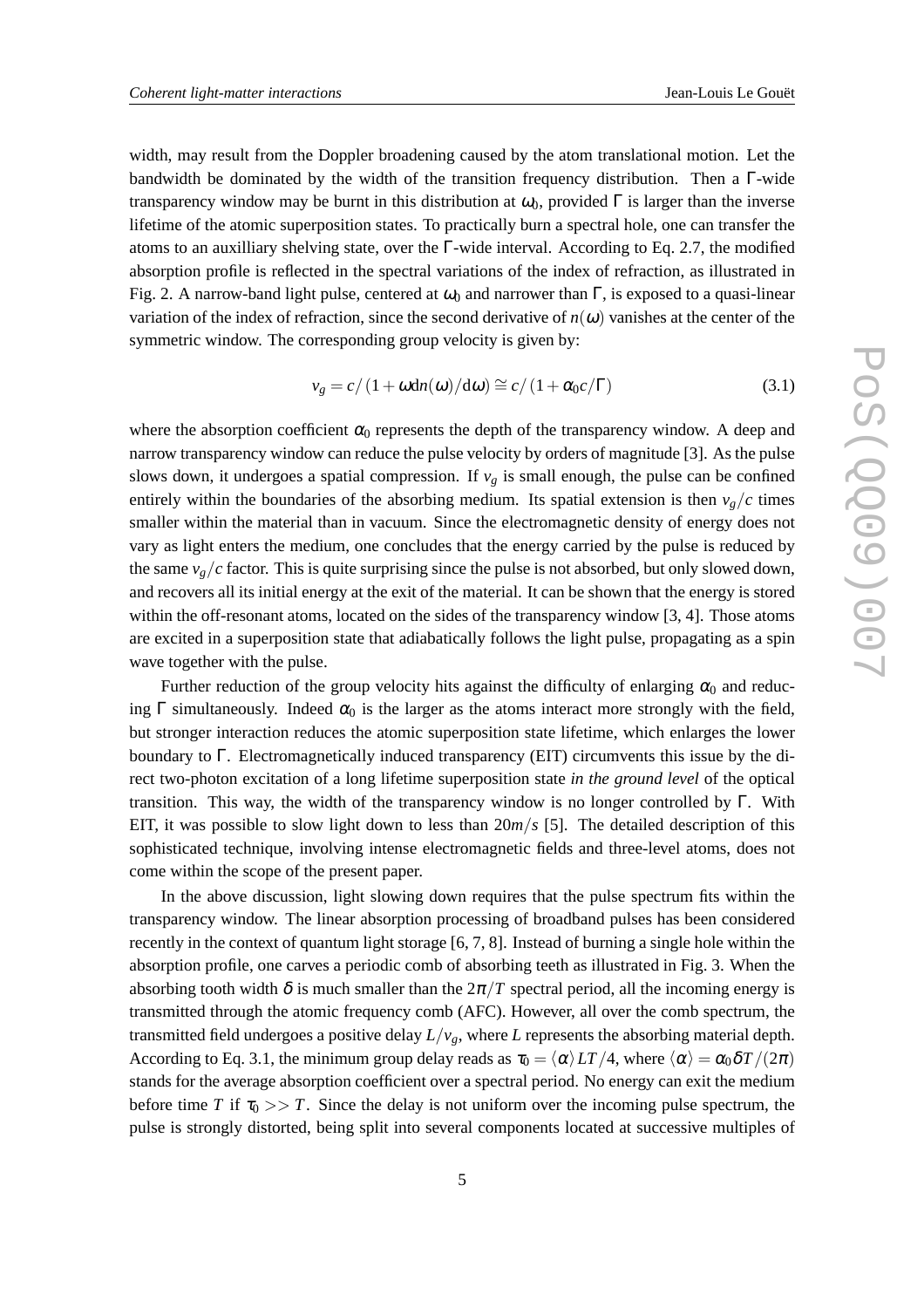

**Figure 3:** *atomic frequency comb (AFC). A periodic comb of absorbing teeth gives rise to a periodic variation of n*( $\omega$ ). The resulting group delay  $L/v_g$  is positive everywhere, with a minimum value at the middle of *each transparency interval. The incoming pulse spectrum covers several teeth.*



**Figure 4:** *atomic frequency comb(AFC) and slow light. A short incoming pulse, with a spectral width much larger than the*  $2\pi/T$  *period of the AFC, is delayed as it propagates through the AFC medium. We performed the displayed simulation by setting*  $\tau_0 = \langle \alpha \rangle LT/4 = 5T$ . The input pulse is split into several *sub-pulses. Their overall envelope results from the stretching of the initial envelope.*

*T*. Nevertheless, as shown in Fig. 4, the transmitted pulse envelope remains a smooth function that results from the stretching of the input profile.

### **4. Conclusion**

Hopefully, the reader will agree that such a simple problem as the propagation of a weak planewave coherent pulse through an ensemble of two-level atoms can give rise to fascinating effects. Features such as multiple pulse generation and slow light are closely related to the combination of causality and the finite lifetime of atomic superposition states. However all these effects are